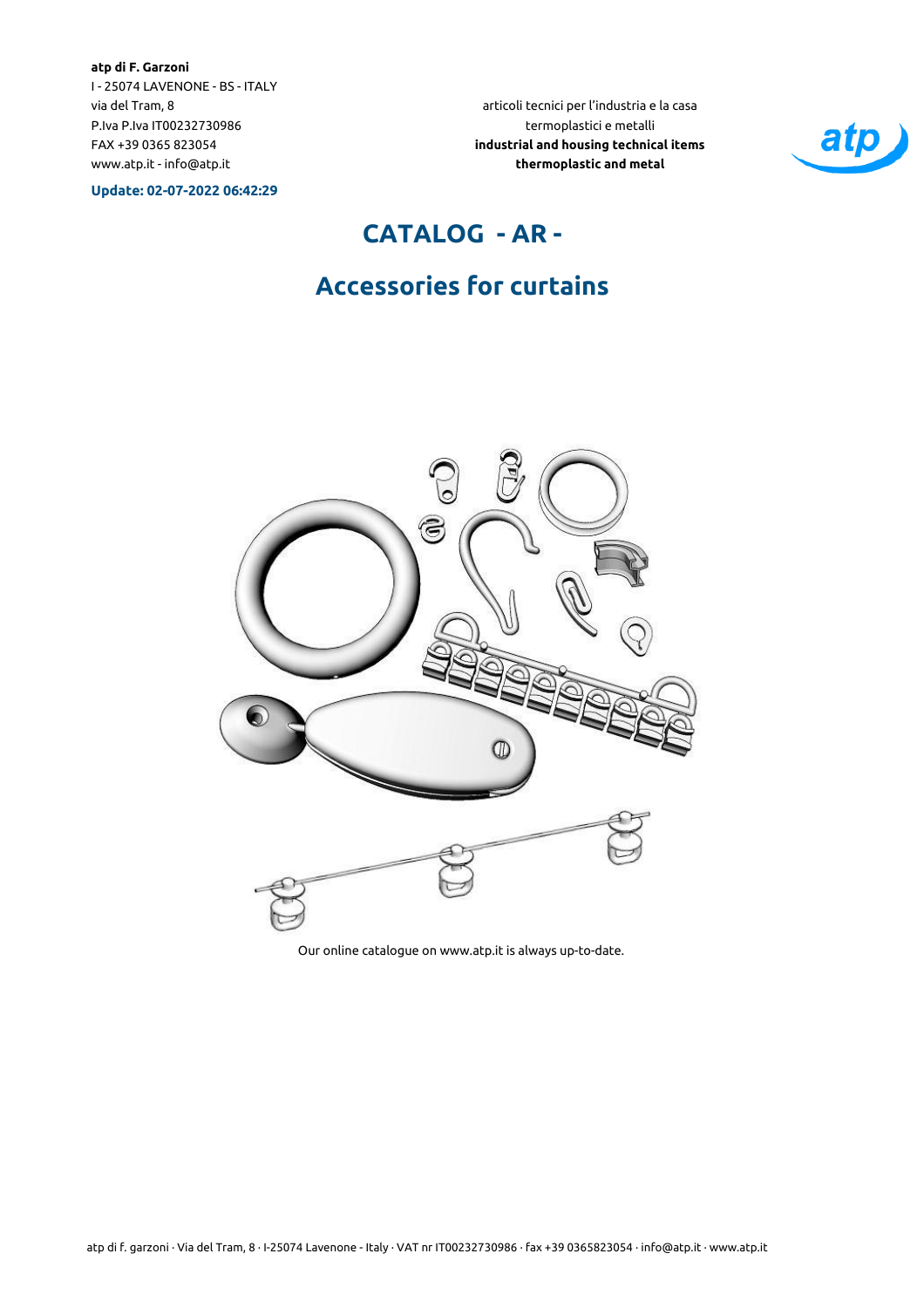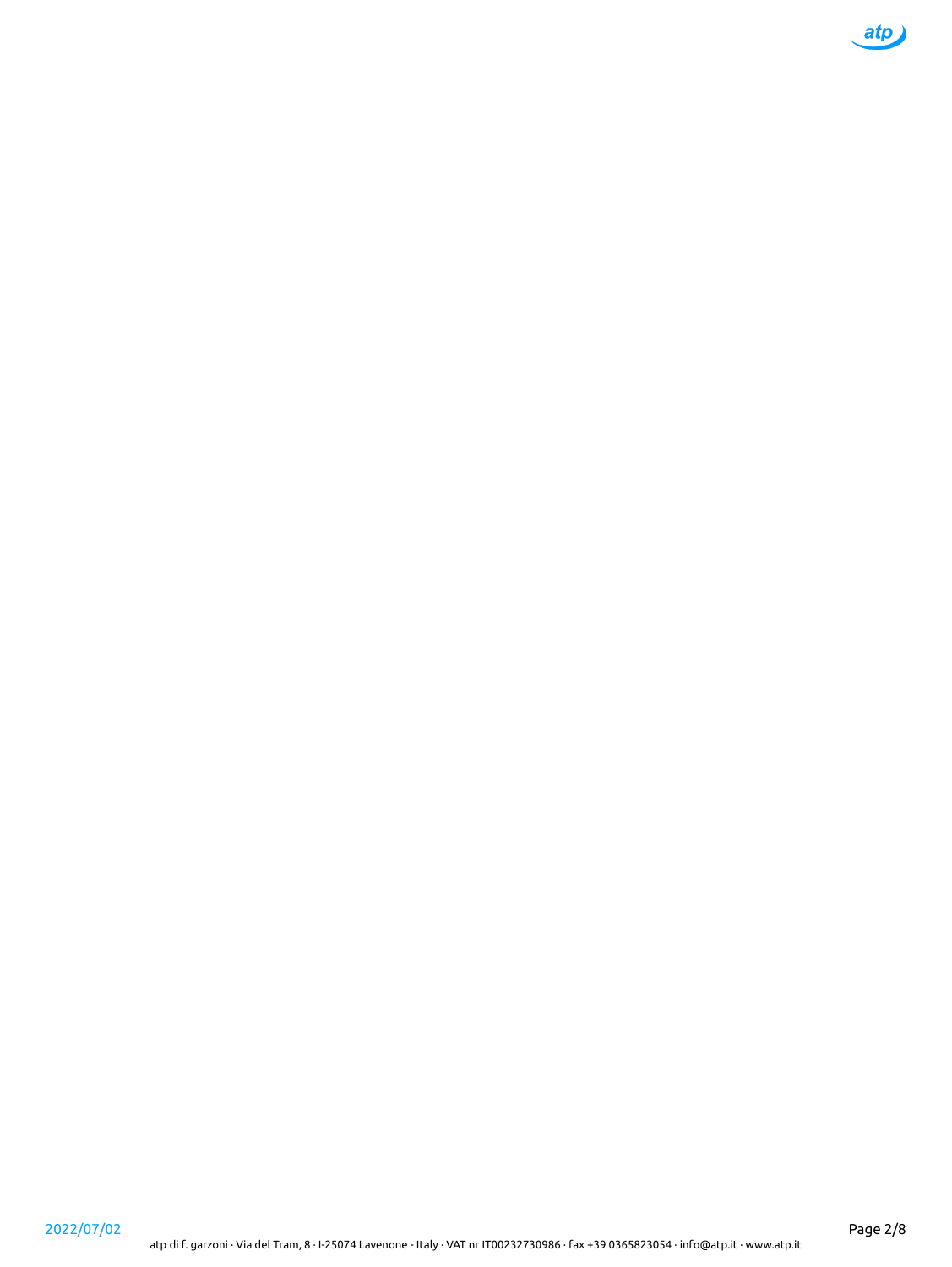

Index (in order of appearance in the catalog):

• Overlap gliders

## **Minimum order = 1 bag/box**

**The measures and weights indicated in the catalogue are nominal values. The descriptions between equals (= =) are special versions without immediate availability on stock. Discard up to a 1% is to be considered normal.**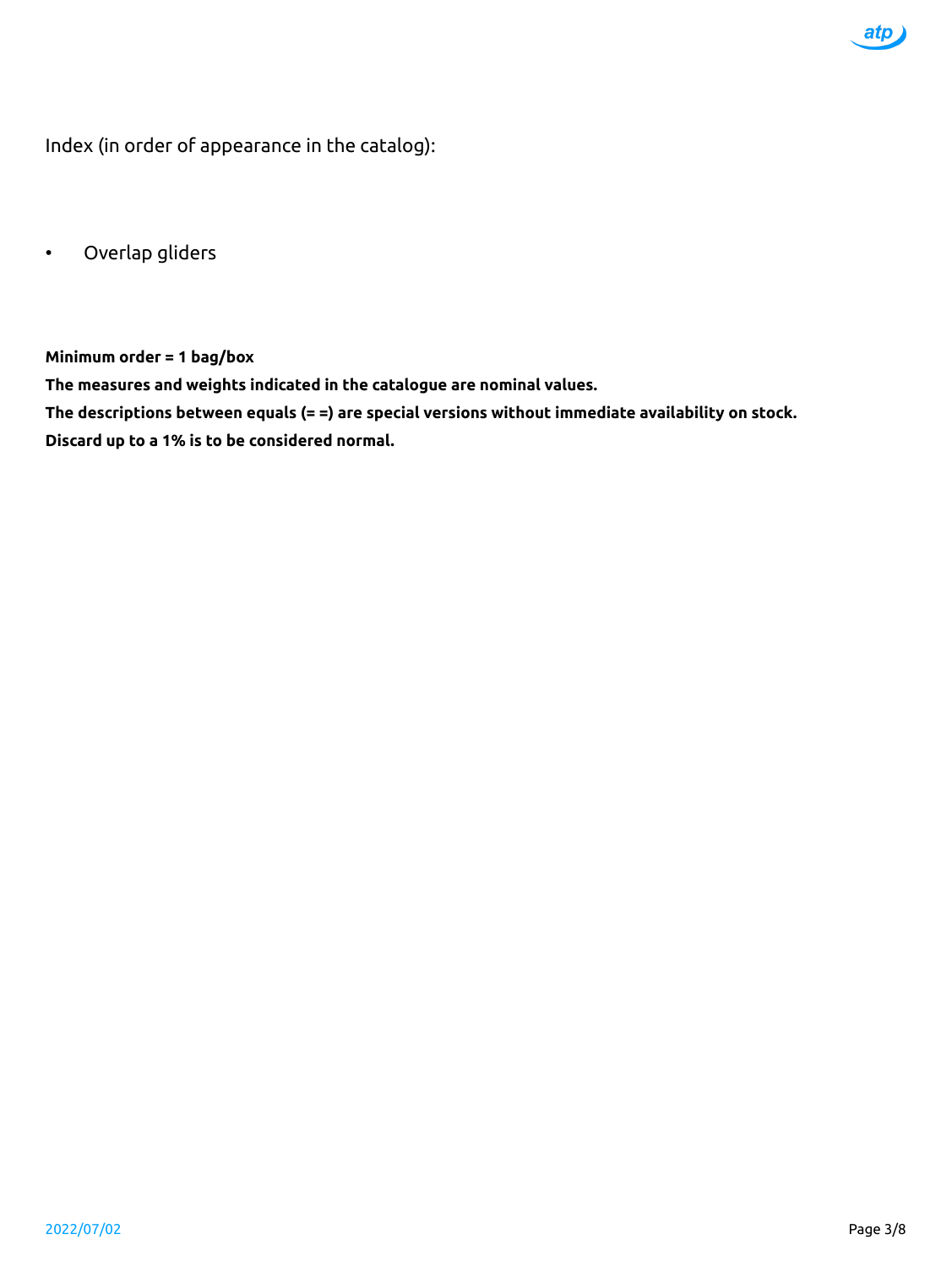## [Curtain accessories](https://www.atp.it/lang/EN/catalogo/cerca/std_id_categoria=1|cst_prodotto_principale=on|cst_gruppo_1=6) / [Overlap gliders](https://www.atp.it/lang/EN/catalogo/cerca/std_id_categoria=1|cst_prodotto_principale=on|cst_gruppo_1=26)

| <b>Position</b><br><b>Article code</b> | <b>Description</b>                                   | <b>Material</b>                    | <b>Color</b><br><b>Finish</b> | <b>Packaging</b><br><b>Outer pack</b> |
|----------------------------------------|------------------------------------------------------|------------------------------------|-------------------------------|---------------------------------------|
| 149.a<br>ARS687A000/0001               | *Overlap glider with transverse eyelet, for pelmets* | polyacetal                         | neutral                       | $200 \times$ box<br>200               |
|                                        |                                                      | Available until stock is depleted. |                               |                                       |

| <b>Position</b><br><b>Article code</b> | <b>Description</b>                                     | <b>Material</b>                                                    | <b>Color</b><br><b>Finish</b> | <b>Packaging</b><br><b>Outer pack</b> |
|----------------------------------------|--------------------------------------------------------|--------------------------------------------------------------------|-------------------------------|---------------------------------------|
| 150.a<br>ARS687B000/0001               | *Overlap glider with longitudinal eyelet, for pelmets* | polyethylene                                                       | neutral                       | $150 \times$ box<br>150               |
|                                        |                                                        | Article not produced by atp.<br>Available until stock is depleted. |                               |                                       |

| <b>Position</b><br><b>Article code</b> | <b>Description</b>                                             | <b>Material</b> | <b>Color</b><br><b>Finish</b> | <b>Packaging</b><br><b>Outer pack</b> |
|----------------------------------------|----------------------------------------------------------------|-----------------|-------------------------------|---------------------------------------|
| 151.a<br>ARS687C000/0001               | Glider 90 mm with longitudinal eyelet, for overlap -U-<br>rail | polyamide       | neutral<br>-                  | $100 \times$ bag<br>3.500             |
|                                        |                                                                |                 |                               |                                       |

| <b>Position</b><br><b>Article code</b> | <b>Description</b>                            | <b>Material</b>         | <b>Color</b><br><b>Finish</b> | <b>Packaging</b><br><b>Outer pack</b> |
|----------------------------------------|-----------------------------------------------|-------------------------|-------------------------------|---------------------------------------|
| 153.a<br>ARS687P000/00BA               | Overlap glider with overlap arm, for -U- rail | polyacetal<br>polyamide | white<br>۰                    | $100 \times$ bag<br>100               |
|                                        | $\rightarrow$ 04                              |                         |                               |                                       |

| <b>Position</b><br><b>Article code</b>                                                                                                                                                                                                                                                                                                                                                                                                                                                                                                                                | <b>Description</b>                       | <b>Material</b> | <b>Color</b><br><b>Finish</b>                  | <b>Packaging</b><br><b>Outer pack</b> |
|-----------------------------------------------------------------------------------------------------------------------------------------------------------------------------------------------------------------------------------------------------------------------------------------------------------------------------------------------------------------------------------------------------------------------------------------------------------------------------------------------------------------------------------------------------------------------|------------------------------------------|-----------------|------------------------------------------------|---------------------------------------|
| 170.a<br>ARS693AC00/0001                                                                                                                                                                                                                                                                                                                                                                                                                                                                                                                                              | Glider 100 mm flat, for -U- rail         | polyamide       | neutral                                        | $1.000 \times$ bag<br>1.000           |
| 170.b<br>ARS693AC00/00BA                                                                                                                                                                                                                                                                                                                                                                                                                                                                                                                                              | $=$ Glider 100 mm flat, for -U- rail $=$ | polyamide       | white                                          | $1.000 \times$ bag<br>1.000           |
| 170.c<br>ARS693AC00/00FA                                                                                                                                                                                                                                                                                                                                                                                                                                                                                                                                              | =Glider 100 mm flat, for -U- rail=       | polyamide       | beech                                          | $1.000 \times$ bag<br>1.000           |
| 170.d<br>ARS693AC00/00NO                                                                                                                                                                                                                                                                                                                                                                                                                                                                                                                                              | $=$ Glider 100 mm flat, for -U- rail $=$ | polyamide       | walnut                                         | $1.000 \times$ bag<br>1.000           |
| 170.e<br>ARS693AC00/00OA                                                                                                                                                                                                                                                                                                                                                                                                                                                                                                                                              | =Glider 100 mm flat, for -U- rail=       | polyamide       | elm                                            | $1.000 \times$ bag<br>1.000           |
| 170.f<br>ARS693AM00/00OL                                                                                                                                                                                                                                                                                                                                                                                                                                                                                                                                              | =Glider 100 mm flat, for -U- rail=       | <b>ABS</b>      | shining gold 1.000 x bag<br>metallizzato 1.000 |                                       |
| $==$ : see details<br>$\circ$<br>To be combined with:<br>$\begin{picture}(100,10) \put(0,0){\line(1,0){10}} \put(10,0){\line(1,0){10}} \put(10,0){\line(1,0){10}} \put(10,0){\line(1,0){10}} \put(10,0){\line(1,0){10}} \put(10,0){\line(1,0){10}} \put(10,0){\line(1,0){10}} \put(10,0){\line(1,0){10}} \put(10,0){\line(1,0){10}} \put(10,0){\line(1,0){10}} \put(10,0){\line(1,0){10}} \put(10,0){\line($<br>the ring d 47x71 mm with<br>eyelet and hole from pos.27.a<br>the overlap arm from pos.177.s<br>and from pos.180.a<br>the rivets d 3 mm from pos.154.a |                                          |                 |                                                |                                       |

atp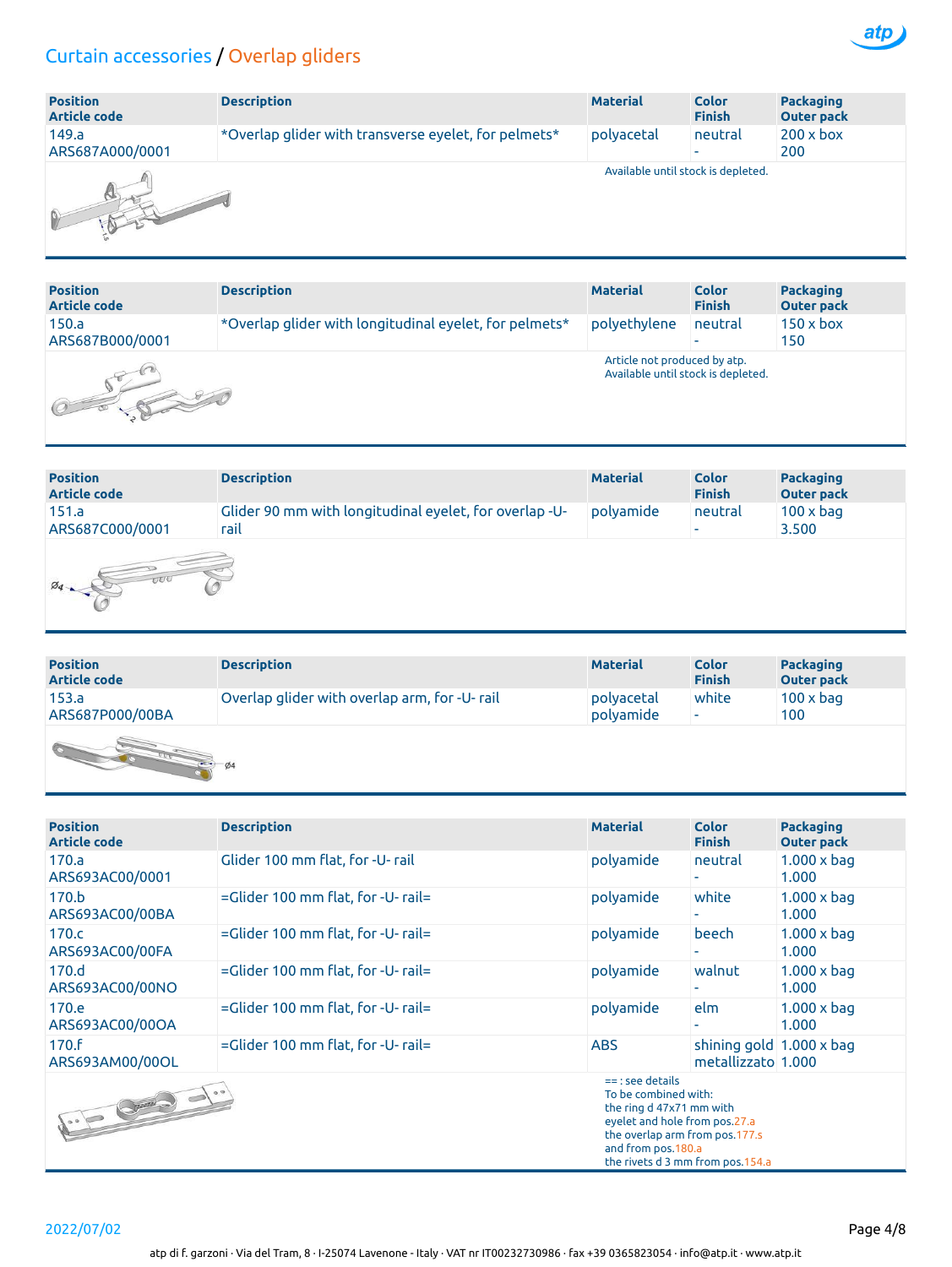

| <b>Position</b><br><b>Article code</b>                                                                                                                             | <b>Description</b>                               | <b>Material</b> | <b>Color</b><br><b>Finish</b> | <b>Packaging</b><br><b>Outer pack</b> |
|--------------------------------------------------------------------------------------------------------------------------------------------------------------------|--------------------------------------------------|-----------------|-------------------------------|---------------------------------------|
| 171.a<br>ARS693BC00/0001                                                                                                                                           | Glider 100 mm with straight tabs, for -U- rail   | polyamide       | neutral                       | $1.000 \times$ bag<br>1.000           |
| 171.b<br>ARS693BC00/00BA                                                                                                                                           | =Glider 100 mm with straight tabs, for -U- rail= | polyamide       | white                         | $1.000 \times$ bag<br>1.000           |
| 171.c<br>ARS693BC00/00FA                                                                                                                                           | =Glider 100 mm with straight tabs, for -U- rail= | polyamide       | beech                         | $1.000 \times$ bag<br>1.000           |
| 171.d<br>ARS693BC00/00NO                                                                                                                                           | =Glider 100 mm with straight tabs, for -U- rail= | polyamide       | walnut                        | $1.000 \times$ bag<br>1.000           |
| 171.e<br>ARS693BC00/00OA                                                                                                                                           | =Glider 100 mm with straight tabs, for -U- rail= | polyamide       | elm                           | $1.000 \times$ bag<br>1.000           |
| 171.f<br>ARS693BC00/00Cl                                                                                                                                           | =Glider 100 mm with straight tabs, for -U- rail= | polyamide       | cherry                        | $1.000 \times$ bag<br>1.000           |
| 171.9<br>ARS693BM00/00OL                                                                                                                                           | =Glider 100 mm with straight tabs, for -U- rail= | <b>ABS</b>      | metallizzato 1.000            | shining gold $1.000 \times$ bag       |
| $==$ : see details<br>To be combined with:<br>$-672 -$<br>the ring d 47x72 mm with<br>eyelet from pos.26.a<br>the overlap arm from pos.177.s<br>and from pos.180.a |                                                  |                 |                               |                                       |

the rivets d 3 mm from pos[.154.a](https://www.atp.it/lang/EN/catalogo/cerca/std_id_categoria=1%7Ccst_codice=ARC695R000/00BR)

| <b>Position</b><br><b>Article code</b>                                                                                                                                                     | <b>Description</b>                                         | <b>Material</b> | Color<br><b>Finish</b> | <b>Packaging</b><br><b>Outer pack</b> |
|--------------------------------------------------------------------------------------------------------------------------------------------------------------------------------------------|------------------------------------------------------------|-----------------|------------------------|---------------------------------------|
| 172.a<br>ARS693CC00/0001                                                                                                                                                                   | Glider 100 mm with wrap around wings, for -U- rail         | polyamide       | neutral                | $1.000 \times$ box<br>1.000           |
| 172.b<br>ARS693CC00/00BA                                                                                                                                                                   | $=$ Glider 100 mm with wrap around wings, for -U- rail $=$ | polyamide       | white                  | $1.000 \times$ box<br>1.000           |
| 172.c<br>ARS693CC00/00FA                                                                                                                                                                   | =Glider 100 mm with wrap around wings, for -U- rail=       | polyamide       | beech                  | $1.000 \times$ box<br>1.000           |
| 172.d<br>ARS693CC00/00NO                                                                                                                                                                   | $=$ Glider 100 mm with wrap around wings, for -U- rail $=$ | polyamide       | walnut                 | $1.000 \times$ box<br>1.000           |
| 172.e<br>ARS693CC00/00OA                                                                                                                                                                   | =Glider 100 mm with wrap around wings, for -U- rail=       | polyamide       | elm                    | $1.000 \times$ box<br>1.000           |
| $==$ : see details<br>To be combined with:<br>the ring d 47x72 mm with<br>eyelet from pos.26.a<br>the overlap arm from pos.177.s<br>and from pos.180.a<br>the rivets d 3 mm from pos.154.a |                                                            |                 |                        |                                       |

| <b>Position</b><br><b>Article code</b> | <b>Description</b>                  | <b>Material</b>                                                                                                                                                                            | <b>Color</b><br><b>Finish</b> | <b>Packaging</b><br><b>Outer pack</b> |
|----------------------------------------|-------------------------------------|--------------------------------------------------------------------------------------------------------------------------------------------------------------------------------------------|-------------------------------|---------------------------------------|
| 172.F<br>ARS693DC00/00AG               | =Glider 100 mm, for -U- rail=       | polyamide                                                                                                                                                                                  | silver                        | $1.000 \times$ bag<br>1.000           |
| 172.g<br>ARS693DC00/00NA               | $=$ Glider 100 mm, for -U- rail $=$ | polyamide                                                                                                                                                                                  | black<br>-                    | $1.000 \times$ bag<br>1.000           |
| 172.h<br>ARS693DC00/0001               | Glider 100 mm, for -U- rail         | polyamide                                                                                                                                                                                  | neutral                       | $1.000 \times$ bag<br>1.000           |
|                                        |                                     | $==$ : see details<br>To be combined with:<br>the ring d 47x72 mm with<br>eyelet from pos.26.a<br>the overlap arm from pos.177.s<br>and from pos.180.a<br>the rivets d 3 mm from pos.154.a |                               |                                       |

2022/07/02 Page 5/8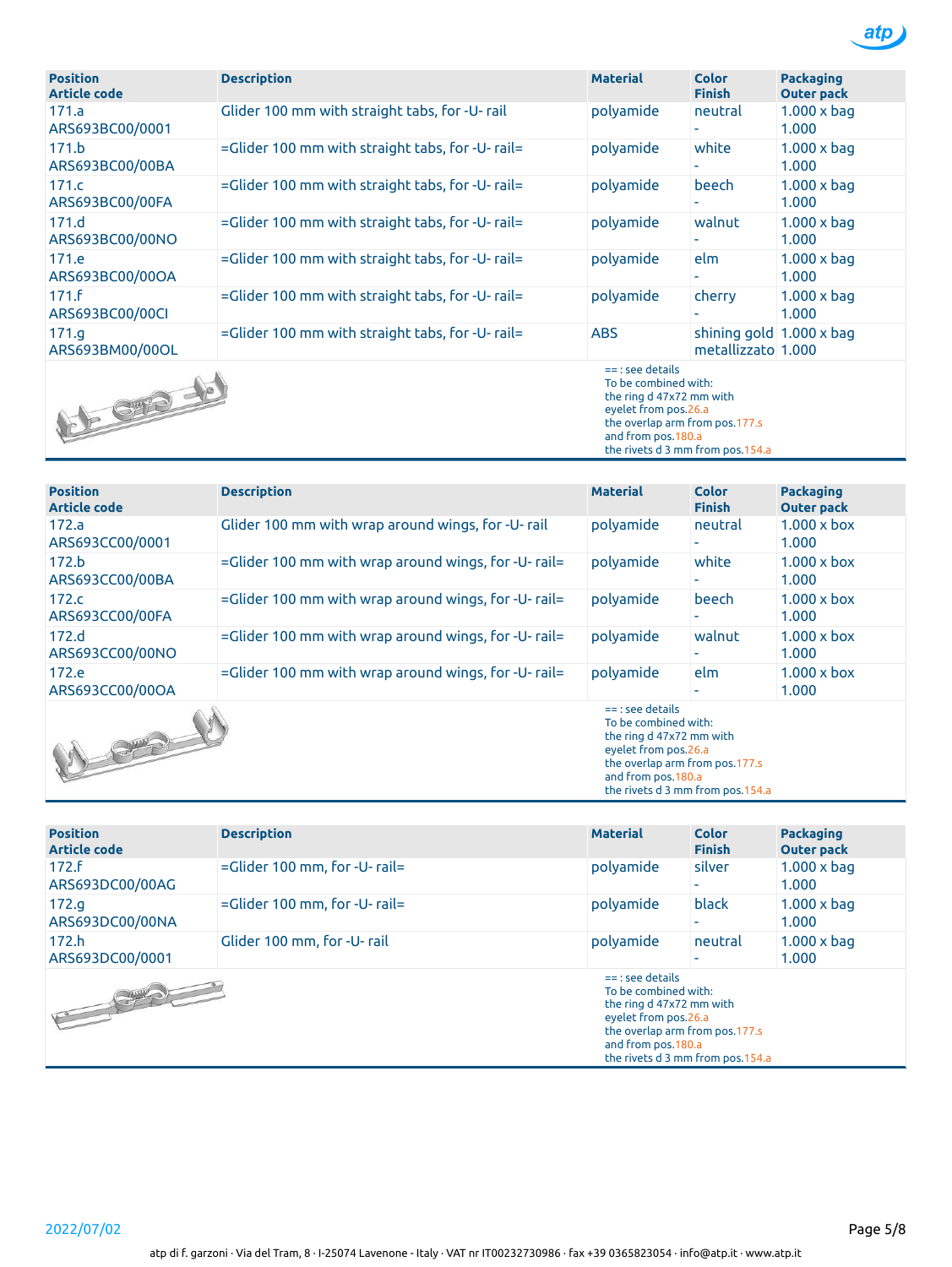

| <b>Position</b><br><b>Article code</b> | <b>Description</b>                                                         | <b>Material</b> | <b>Color</b><br><b>Finish</b> | <b>Packaging</b><br><b>Outer pack</b> |
|----------------------------------------|----------------------------------------------------------------------------|-----------------|-------------------------------|---------------------------------------|
| 172.i<br>ARS693EC00/0001               | Glider 100 mm with wings for ring section 5 mm, for -U- polyamide<br>rail  |                 | neutral                       | $1.000 \times$ bag<br>1.000           |
| 172.1<br>ARS693EC00/00AG               | $=$ Glider 100 mm with wings for ring section 5 mm, for $-$<br>$U$ - rail= | polyamide       | silver<br>۰                   | $1.000 \times$ bag<br>1.000           |
| 172.m<br>ARS693EC00/00NA               | $=$ Glider 100 mm with wings for ring section 5 mm, for $-$<br>$U$ - rail= | polyamide       | black                         | $1.000 \times$ bag<br>1.000           |
| $==$ : see details<br>CHANGE COMPS     |                                                                            |                 |                               |                                       |

| <b>Position</b><br><b>Article code</b> | <b>Description</b>                                           | <b>Material</b>                                                                                                                                        | Color<br><b>Finish</b>           | <b>Packaging</b><br><b>Outer pack</b> |
|----------------------------------------|--------------------------------------------------------------|--------------------------------------------------------------------------------------------------------------------------------------------------------|----------------------------------|---------------------------------------|
| 172.n<br>ARS693FC00/00AG               | $=$ Glider 100 mm with flat cord regulator, for -U- rail $=$ | polyamide                                                                                                                                              | silver                           | $1.000 \times$ bag<br>1.000           |
| 172.0<br>ARS693FC00/00NA               | $=$ Glider 100 mm with flat cord regulator, for -U- rail $=$ | polyamide                                                                                                                                              | black                            | $1.000 \times$ bag<br>1.000           |
| 172.p<br>ARS693FC00/0001               | Glider 100 mm with flat cord regulator, for -U- rail         | polyamide                                                                                                                                              | neutral<br>۰                     | $1.000 \times$ bag<br>1.000           |
| Commence (C)                           |                                                              | $==$ : see details<br>To be combined with:<br>the ring d 47x72 mm with<br>eyelet from pos.26.a<br>the overlap arm from pos.177.s<br>and from pos.180.a | the rivets d 3 mm from pos.154.a |                                       |

| <b>Position</b><br><b>Article code</b> | <b>Description</b>                                  | <b>Material</b>                                    | <b>Color</b><br><b>Finish</b> | <b>Packaging</b><br><b>Outer pack</b> |
|----------------------------------------|-----------------------------------------------------|----------------------------------------------------|-------------------------------|---------------------------------------|
| 177.s<br>ARC695T000/00AL               | Overlap arm 1,5x12x170 mm, for crossing (guide)     | <i>iron</i>                                        | cromato                       | $500 \times box$<br>500               |
| 178.a<br>ARC695C000/00BA               | =Overlap arm $1,5x12x170$ mm, for crossing (quide)= | iron                                               | white<br>verniciato           | $500 \times box$<br>500               |
| 178.b<br>ARC695C000/00NO               | =Overlap arm $1,5x12x170$ mm, for crossing (quide)= | <i>iron</i>                                        | walnut<br>verniciato          | $500 \times$ box<br>1.000             |
| 178.c<br>ARC695C000/00OC               | =Overlap arm $1,5x12x170$ mm, for crossing (quide)= | iron                                               | light gold<br>verniciato      | $500 \times$ box<br>500               |
| 178.c.01<br>ARC695C000/00NA            | Overlap arm 1,5x12x170 mm, for crossing (quide)     | <i>iron</i>                                        | black<br>verniciato           | $500 \times box$<br>500               |
| 178.d<br>ARC695F000/0000               | Overlap arm 1,5x12x170 mm, for crossing (quide)     | <i>iron</i>                                        | grezzo                        | $500 \times box$<br>500               |
| 178.e<br>ARC695X000/0000               | Overlap arm 1,5x12x170 mm, for crossing (quide)     | brass                                              | grezzo                        | $500 \times$ box<br>500               |
| 178.F<br>ARC695A000/0000               | Overlap arm 1,5x12x170 mm, for crossing (quide)     | steel                                              |                               | $500 \times$ box<br>500               |
| $\circ$                                |                                                     | $==$ : see details<br>$F = - - - 470 - 470 = -470$ |                               |                                       |

For pos.178.a, 178.b, 178.c: minimum order quantity 1.000 pces

| <b>Position</b><br><b>Article code</b> | <b>Description</b>                                         | <b>Material</b> | <b>Color</b><br><b>Finish</b> | <b>Packaging</b><br><b>Outer pack</b> |
|----------------------------------------|------------------------------------------------------------|-----------------|-------------------------------|---------------------------------------|
| 180.a<br>ARC695P000/00BA               | Overlap arm 2x12x148 mm with ribs, for crossing<br>(guide) | polyacetal      | white                         | $1.000 \times$ box<br>1.000           |
| $\circ$                                | 12                                                         |                 |                               |                                       |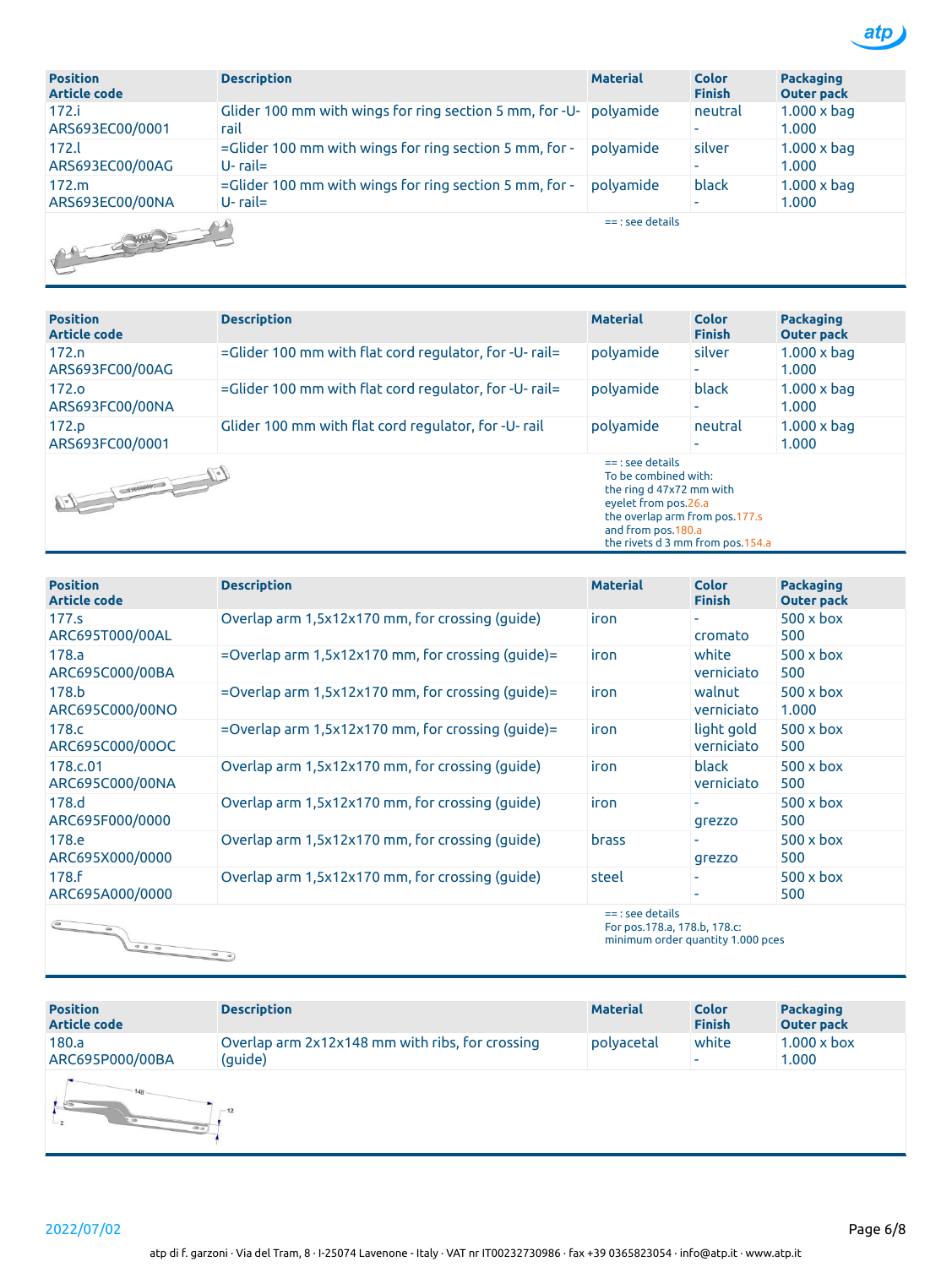| <b>Position</b><br><b>Article code</b> | <b>Description</b>                                      | <b>Material</b>             | <b>Color</b><br><b>Finish</b> | <b>Packaging</b><br><b>Outer pack</b> |
|----------------------------------------|---------------------------------------------------------|-----------------------------|-------------------------------|---------------------------------------|
| 201.a<br>ARL7110000/0001               | Overlap glider right-left, nucleus 2,8 mm, for -U- rail | polyacetal                  | neutral                       | $100 \times$ bag<br>100               |
|                                        |                                                         | Article not produced by atp |                               |                                       |

| <b>Position</b><br><b>Article code</b> | <b>Description</b>                                      | <b>Material</b> | <b>Color</b><br><b>Finish</b> | <b>Packaging</b><br><b>Outer pack</b> |
|----------------------------------------|---------------------------------------------------------|-----------------|-------------------------------|---------------------------------------|
| 202.b<br>ARL7130000/0001               | Overlap glider right-left, nucleus 4,5 mm, for -U- rail | polyacetal      | neutral                       | $100 \times$ bag<br>1.000             |
|                                        |                                                         |                 |                               |                                       |

| <b>Position</b><br><b>Article code</b> | <b>Description</b>                                                                                | <b>Material</b>             | <b>Color</b><br><b>Finish</b> | <b>Packaging</b><br><b>Outer pack</b> |
|----------------------------------------|---------------------------------------------------------------------------------------------------|-----------------------------|-------------------------------|---------------------------------------|
| 203.c<br>ARL7140000/00BA               | Overlap glider right-left, nucleus 2,5-4,3 mm, for -U- rail, iron polyacetal white<br>unassembled |                             |                               | $100 \times$ bag<br>100               |
| $\mathbb{P}$                           | $-2.5$                                                                                            | Article not produced by atp |                               |                                       |

| <b>Position</b><br><b>Article code</b> | <b>Description</b>                                  | <b>Material</b>      | <b>Color</b><br><b>Finish</b> | <b>Packaging</b><br><b>Outer pack</b> |
|----------------------------------------|-----------------------------------------------------|----------------------|-------------------------------|---------------------------------------|
| 213.a<br>ARS687D000/00BA               | Overlap glider right with overlap arm, for -U- rail | iron polyamide white |                               | $100 \times$ bag<br>100               |
|                                        |                                                     |                      |                               |                                       |

| <b>Position</b><br><b>Article code</b> | <b>Description</b>                                 | <b>Material</b>      | <b>Color</b><br><b>Finish</b> | <b>Packaging</b><br><b>Outer pack</b> |
|----------------------------------------|----------------------------------------------------|----------------------|-------------------------------|---------------------------------------|
| 213.d<br>ARS687D000/01BA               | Overlap glider left with overlap arm, for -U- rail | iron polyamide white |                               | $100 \times$ bag<br>100               |
|                                        | $\frac{1}{\sqrt{2}}$ $\phi$ 4                      |                      |                               |                                       |

| <b>Position</b><br><b>Article code</b> | <b>Description</b>                                  | <b>Material</b>       | <b>Color</b><br><b>Finish</b> | <b>Packaging</b><br><b>Outer pack</b> |
|----------------------------------------|-----------------------------------------------------|-----------------------|-------------------------------|---------------------------------------|
| 213.q<br>ARS687D00D/00AL               | Overlap glider right with overlap arm, for -U- rail | iron polyamide silver | shining<br>cromato            | $100 \times$ bag<br>100               |
| $\sqrt{2}$<br>$\blacksquare$           | $-04$                                               |                       |                               |                                       |

atp)